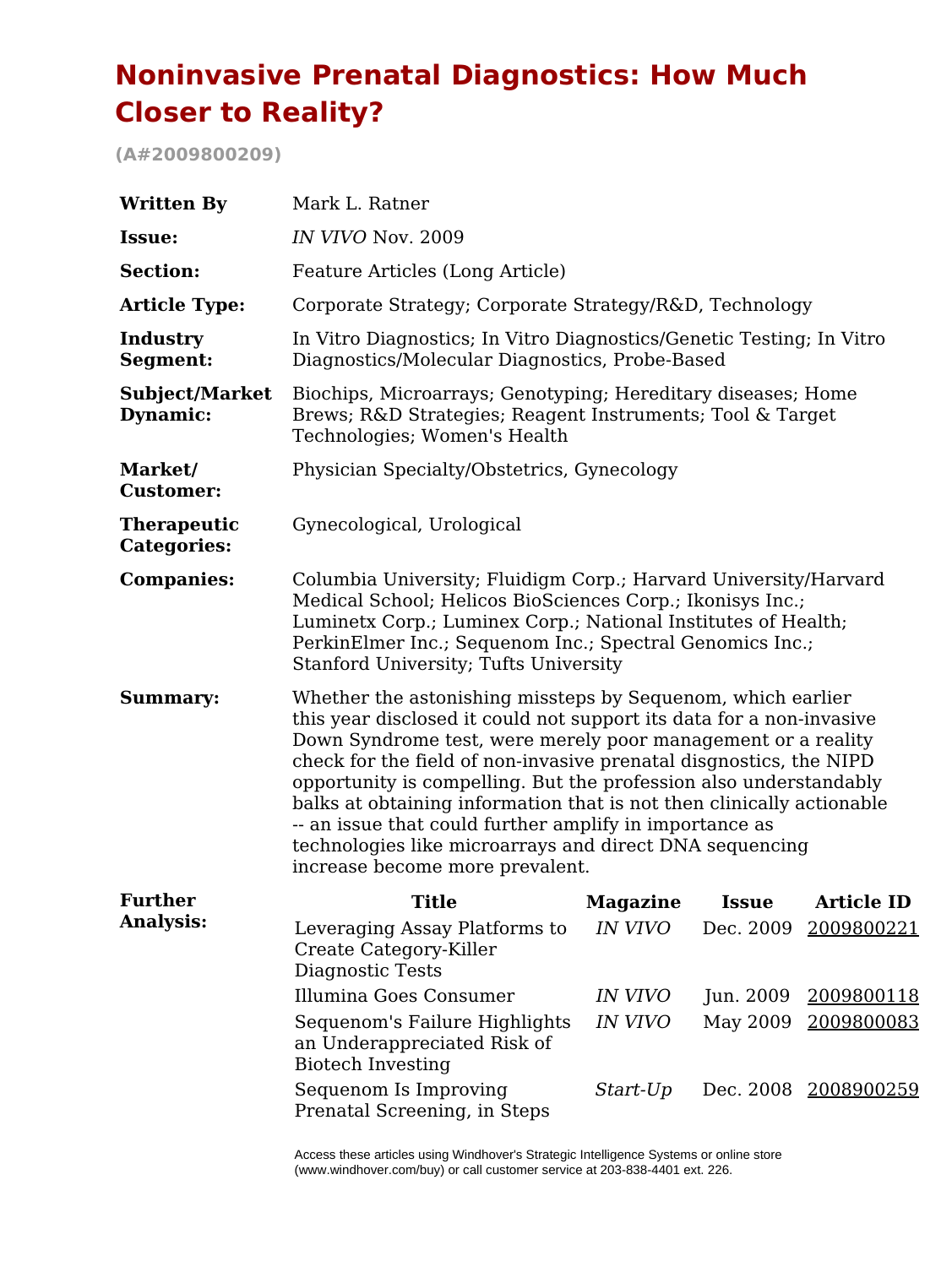# **Article begins on the next page . . .**

*© 2009, 2000 [Windhover Information Inc.](http://www.windhover.com)*

No part of this publication may be reproduced or modified in any form, or incorporated into any information retrieval system without the written permission of Windhover Information Inc. (203-838-4401 ext. 232). This information is intended for the recipient only. Any further distribution is in direct violation of copyright laws.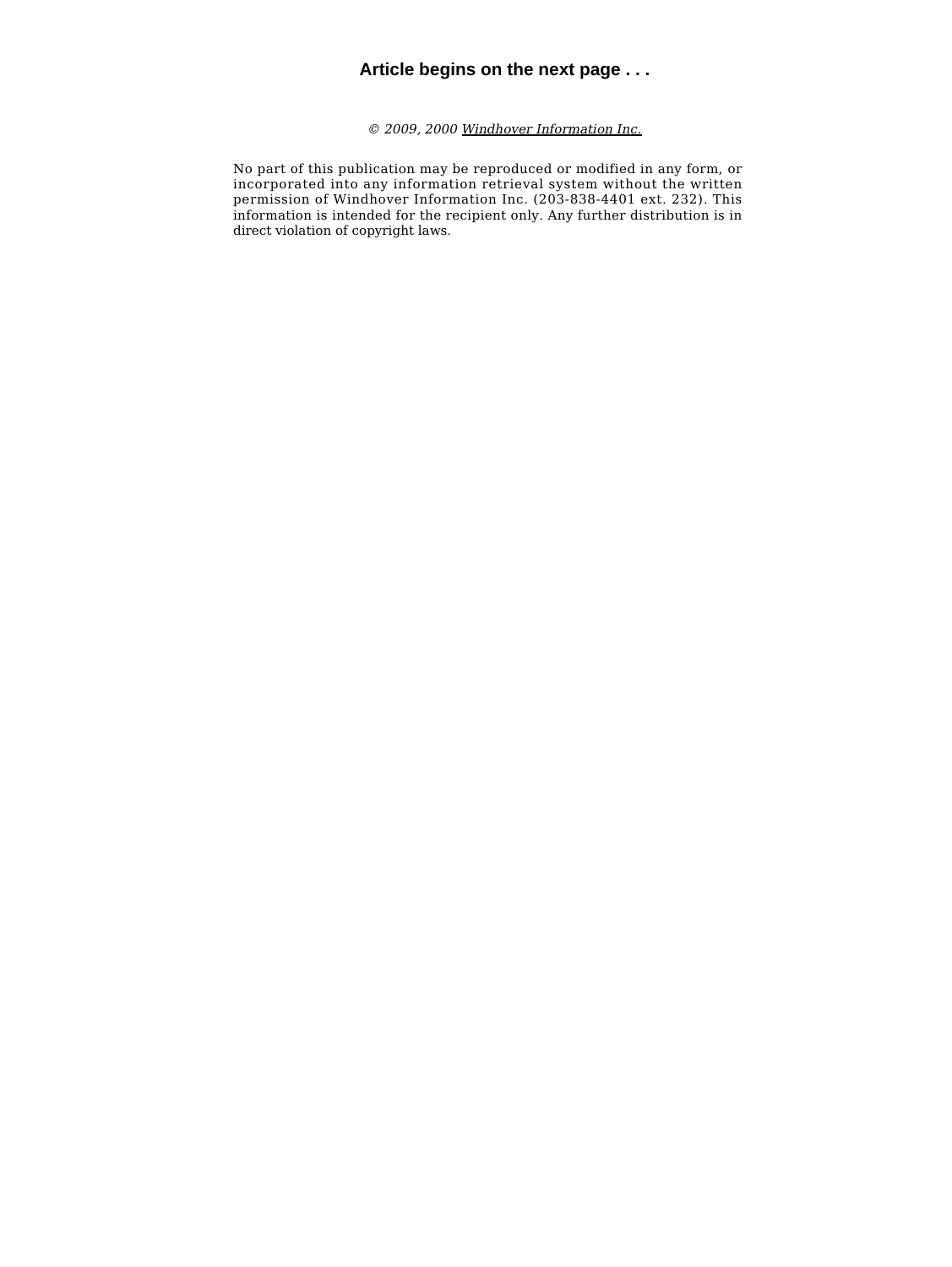# **Noninvasive Prenatal Diagnostics: How Much Closer to Reality?**

**The Sequenom affair may have dented expectations and stained credibility in the emerging field of noninvasive prenatal diagnostics, but the real question is whether any technology works yet.**

by Mark L. Ratner

**The complicated matrix of screening followed by diagnosis suggests that in the end, the opportunities in the prenatal space will yield various combinations of solutions.**

**But the profession understandably balks at obtaining information that is not then clinically actionable. That issue could further amplify in importance as the use of technologies like microarrays and direct DNA sequencing increases.**

**Strategies around isolating whole fetal cells from maternal blood have given way to the capture of free circulating fetal nucleic acids.**

#### **That the same technologies are used to identify circulating tumor cells makes it likely that the pursuit of cancer diagnostics will be a main driver for fetal cell extraction.**

It remains to be seen whether the astonishing missteps by **Sequenom Inc.**, which earlier this year disclosed that it could not support the clinical results it had claimed for a noninvasive test for Down syndrome (trisomy 21), were merely a circumstance of poor company management--and therefore dismissible as an anomaly--or a statement that a reality check for the field of noninvasive prenatal diagnostics (NIPD) is in order and that expectations should be ratcheted way back.

It's conceivable that Sequenom's test could be revalidated and even launched in early 2010, and credibility restored. Conversely, the data may ultimately prove to be so weak that the company, which analysts at one time were saying could sport a market cap in excess of \$2.5 billion and some hedge fund managers had bet would go even higher (it's currently under \$200 million), is sold for scrap IP. Whichever way that situation shakes out, however, the NIPD opportunity is compelling: replace the current invasive testing for genetic disorders, which entails either chorionic villus sampling (CVS) or amniocentesis, with noninvasive tests using a blood draw; extract circulating cell-free nucleic acids or even whole fetal cells; interrogate the nucleic acids to detect changes in chromosome number or gene copy number variation; and, ultimately, leverage the technology to expand the panel for tests beyond Down syndrome, the other trisomies (extra copies of chromosomes 13 or 18), and chromosomes X and Y to also include microdelection and microduplication syndromes that are too small to be detected by current cytogenetic chromosome analysis (karyotyping).

"The opportunity for noninvasive prenatal diagnostics is something that has to happen," says Lissa Goldenstein, former CEO of **Artemis Health Inc.** "There's got to be a better way."

Driving the argument are advances in methodologies for identifying and isolating fetal nucleic acids circulating in the mother's blood (cell-free DNA or RNA) and in the tools for analyzing that cell-free material for genetic mutations, including kits for isolating free nucleic acids from plasma, amplification technologies such as digital and single-cell PCR, microarrays, mass spectrometry, even direct DNA sequencing, which many argue will become routine as costs come down toward the \$1,000 genome goal. (In the past four years alone, sequencing costs have decreased by a factor of 10,000.)

The use of many of these techniques was at the heart of Sequenom's development of its *SEQureDx* trisomy 21 test, and the claims it had been making for its sensitivity and specificity--at least until April 2009, when the company acknowledged serious data tampering and announced that it therefore had to revalidate all of its clinical data in new studies, ultimately leading to the dismissal of the management team in September. (*See "Sequenom's Failure Highlights an Underappreciated Risk of Biotech Investing,"* IN VIVO*, May 2009*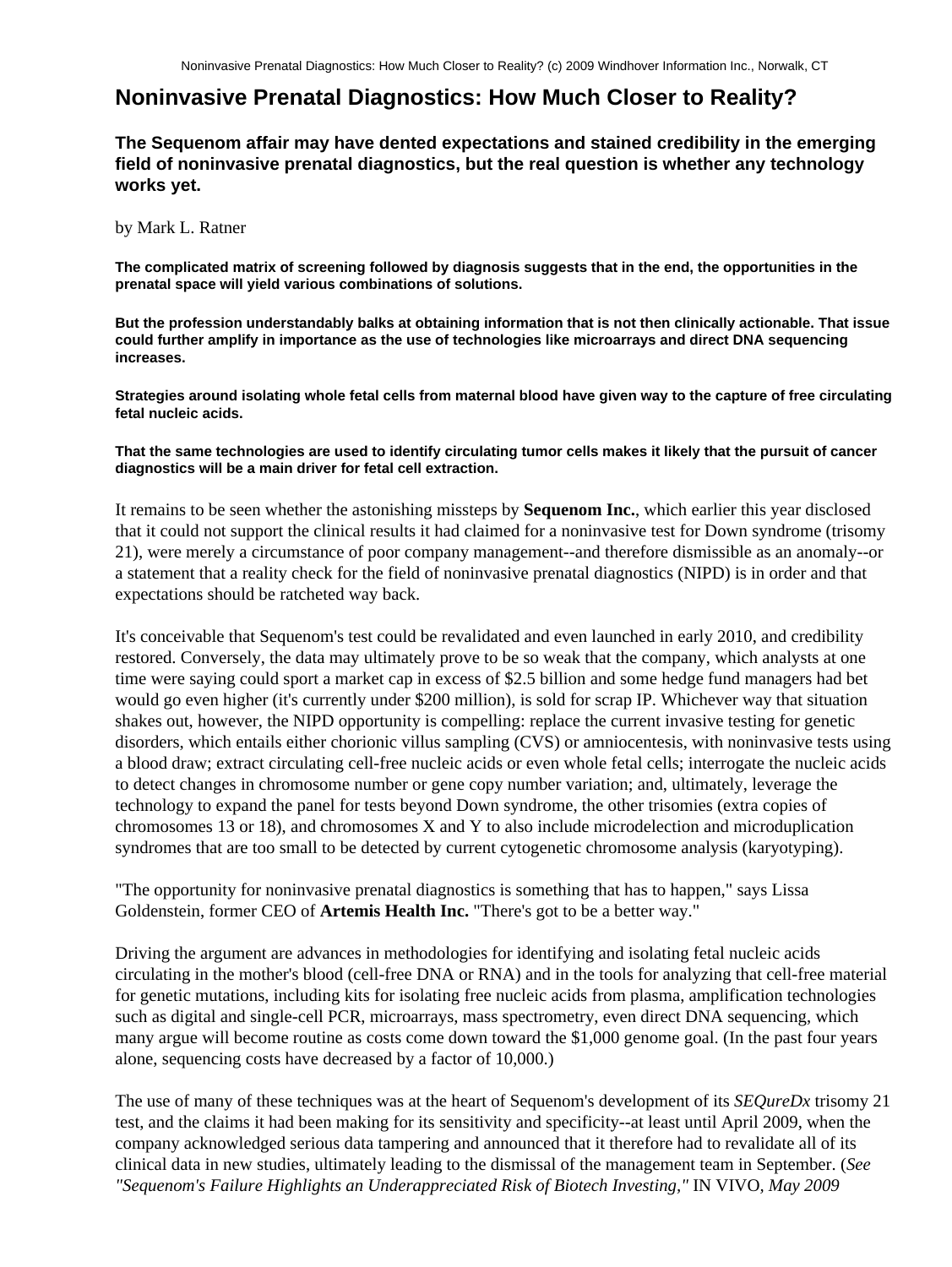# *[A#2009800083].*)

Sequenom has been focused on Down syndrome using methods for detecting cell-free RNA and also DNA, based on work done by long-time collaborator Dennis Lo, MD, PhD, of the **Chinese University of Hong Kong**. [W#200820510] [W#200720209] (*See "Sequenom Is Improving Prenatal Screening, in Steps,"* START-UP*, December 2008 [A#2008900259].*) Those efforts mirror the discoveries made by sequencing pioneer Stephen Quake, PhD, of **Stanford University**, the co-founder of **Fluidigm Corp.**, a microfluidics specialist, and next-generation sequencer **Helicos BioSciences Corp.** Quake published his work in the *Proceedings of the National Academy of Sciences* (*PNAS*) in October 2008, two months before similar work by Lo appeared, also in *PNAS*. Stanford has licensed Quake's inventions for detecting fetal genetic characteristics in maternal plasma, including the use of a combination of digital PCR and high-throughput shotgun sequencing, to both Fluidigm, which sells PCR kits, and Artemis Health (formerly Living Microsystems Inc.), one of the handful of young companies that, like Sequenom, is developing NIPD content. [W#200920069] (*See Exhibit 1.*)

| Exhibit 1                                                      |                                                            |                                                                                                                                                                                                                                                                                                                                                               |  |  |  |
|----------------------------------------------------------------|------------------------------------------------------------|---------------------------------------------------------------------------------------------------------------------------------------------------------------------------------------------------------------------------------------------------------------------------------------------------------------------------------------------------------------|--|--|--|
| Selected Companies Developing Noninvasive Prenatal Diagnostics |                                                            |                                                                                                                                                                                                                                                                                                                                                               |  |  |  |
| COMPANY                                                        | <b>GENETIC MATERIAL/SOURCE</b>                             | <b>COMMENTS</b>                                                                                                                                                                                                                                                                                                                                               |  |  |  |
|                                                                |                                                            |                                                                                                                                                                                                                                                                                                                                                               |  |  |  |
| Sequenom                                                       | Cell-free nucleic acids from blood                         | Developing Down syndrome test using mass spec. Presumed to<br>also be developing sequencing-based detection technology. In<br>the process of revalidating all of its data after discovery of data<br>mishandling by employees.                                                                                                                                |  |  |  |
| <b>Artemis Health</b>                                          | Cell-free nucleic acids or whole<br>fetal cells from blood | Initially developing whole fetal cell separation methods using<br>microfluidics. In January 2009, added a second program to<br>develop technology for sequencing-based detection of fetal<br>nucleic acids for Down syndrome.                                                                                                                                 |  |  |  |
| Lenetix                                                        | Cell-free nucleic acids from blood                         | In a clinical trial of its PloidYX array-based technology using<br>DNA methylation differences to detect trisomies. A publication<br>on the technology has been submitted and could be out as<br>early as November 2009.                                                                                                                                      |  |  |  |
| Ravgen                                                         | Cell-free nucleic acids from blood<br>Chances are,         | Treats blood samples with formaldehyde to boost proportion<br>of fetal DNA in the sample. Preliminary study published in<br>The Lancet, February 2007.                                                                                                                                                                                                        |  |  |  |
| Zoragen                                                        | Cell-free nucleic acids                                    | Detection of unpaired nucleic acids for prenatal diagnosis.                                                                                                                                                                                                                                                                                                   |  |  |  |
| Celula                                                         | Fetal cells from blood                                     | Isolation of cells partly based on cell-sorting technology in-<br>licensed from Genoptix. Assumed to be using white blood cells<br>(not confirmed by company).                                                                                                                                                                                                |  |  |  |
| Ikonisys                                                       | Fetal cells from cervical smear                            | Founded 10 years ago to Image fetal cells, but has been unable<br>to Isolate sufficient quantities of red blood cells for analysis.<br>Now using digital microspcopy imaging technology else-<br>where-to Identify circulating tumor cells in cancer. Maintain-<br>Ing a prenatal program using FISH probes on fetal cells isolated<br>from a cervical smear. |  |  |  |
| Parsortix                                                      | Fetal cells from blood                                     | Device to separate fetal cells from 1.5 mL of whble blood.                                                                                                                                                                                                                                                                                                    |  |  |  |
|                                                                | SOURCE: Interviews; Company web sites                      |                                                                                                                                                                                                                                                                                                                                                               |  |  |  |

#### **The Search for Whole Fetal Cells**

Artemis is currently in fund-raising mode and declined a detailed interview for this article. Rightly or wrongly, however, when it took a license to the Quake technology, many close to the field interpreted the move as a signal that Artemis' strategy at the time, which was based on the isolation and analysis of fetal cells in maternal blood using a size-based microfluidics sorting technology, was foundering.

The prospect of NIPD based on isolation of whole fetal cells from maternal blood, thereby capturing the whole genome for biochemical analysis or even an optical analysis of the cells, has always been enticing. Getting the entire genome from an intact cell theoretically offers up many diagnostic possibilities, even beyond Down syndrome and other trisomy testing.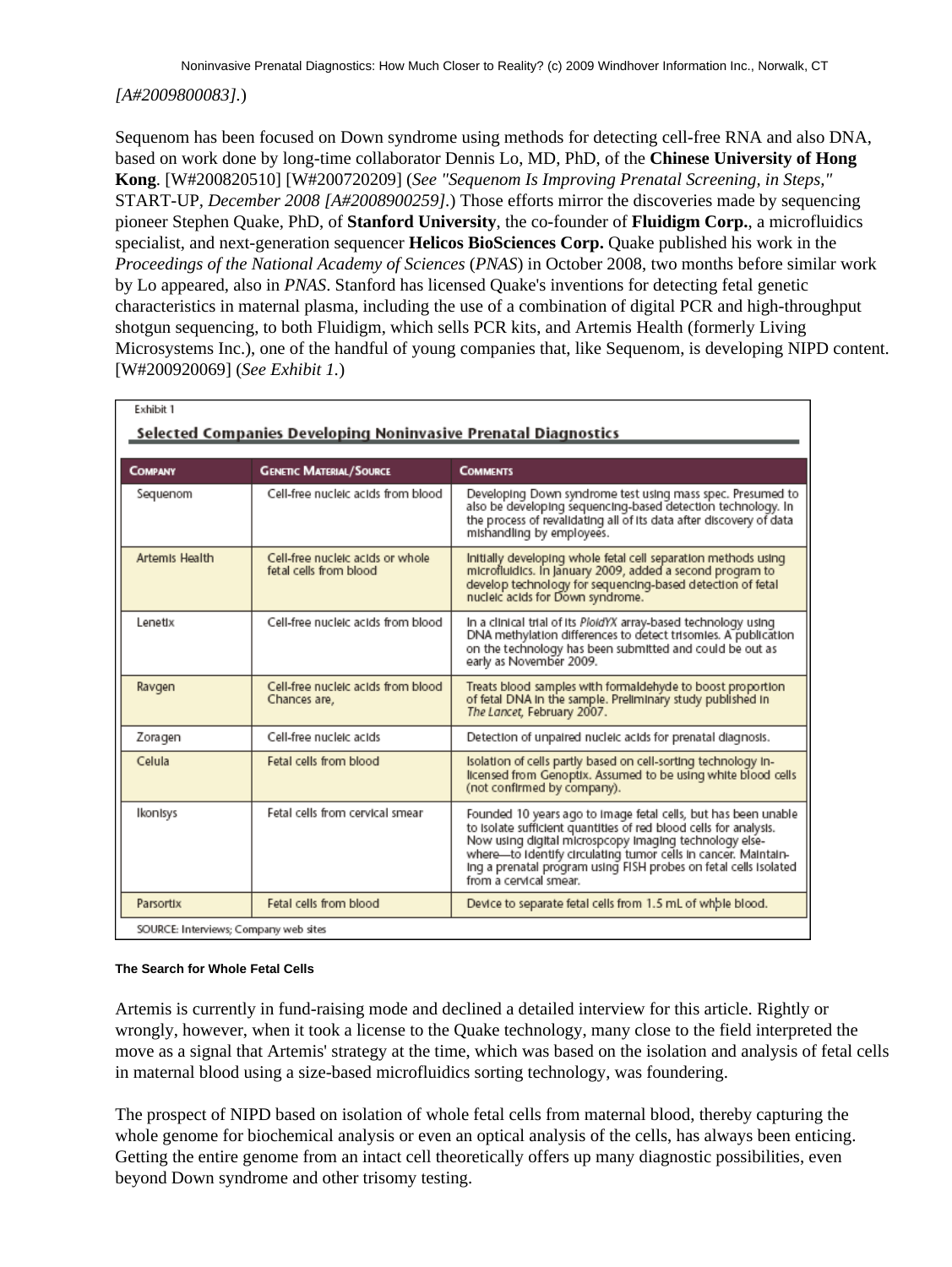But these cells are rare, and while researchers have been trying to develop methods for enriching them--basically, by a negative depletion of the maternal cells in the solution--there have been few tangible advancements. Certainly none of significance as measured by publications or by the hint of a significant flow of VC funding into companies.

To get an idea of the difficulty, **Harvard Medical School**'s Mehmet Toner, PhD, a microfluidics expert and original Artemis Health collaborator, compares detection of fetal cells to that of circulating tumor cells (CTCs)--an increasingly important diagnostic tool for cancer detection. "A CTC is like taking a salt shaker and putting in 10 pieces of salt and one piece of pepper, whereas a fetal cell is like putting in a piece of sugar." In the case of maternal versus fetal cells, he says, "they smell the same and look the same." Also, cancer cells normally spread in blood. "That's the mechanism; it's part of the physiologic process," Toner points out. The biology of fetal maternal trafficking, however, is less known. People believe that these cells are leaking into the maternal circulation as part of immune regulation, he says, "but it is not as established as the biology of circulating tumor cells."

Nucleated red blood cells (RBCs) have been one favorite target because adult RBCs are not nucleated so there is no DNA coming from them, and fetal nucleated RBCs do cross the placenta. But they are also fragile: in effect, they are dying cells. Plus, although an intact cell presumably offers the potential to obtain the entire genome, the process of preserving the cells may prevent the use of a particular analytical method on either RNA or DNA. "It's a matrix of issues," says Goldenstein. Fetal intact cells in the mother's blood may also be at different developmental stages or comprise different cell types. They are also experiencing shock because they are moving from a hypoxic environment to a relatively hyperoxic environment, notes Diana Bianchi, MD, of **Tufts University**, an advisor to Artemis Health, who pioneered much of the prenatal field's early work using whole cells and holds IP in the area. "The fetus has a low blood oxygen level and the mother a higher blood oxygen level," she points out.

It appears that one of the few stalwarts still aimed at development of NIPD based on the isolation of whole cells is **Celula Inc.** It is focused on a variety of single-cell diagnostics including tests using fetal cells from maternal blood.

"We are not in a position to talk a lot about what we are doing or how we are doing it," says Drew Senyei, MD, of Enterprise Partners, which along with Arch Venture Partners and Versant Ventures has raised \$11 million for the firm. "I can tell you that we are distinct from other companies doing prenatal diagnosis using free fetal DNA. We are going after the whole cell, which provides access to the whole genome." Using genetic analysis methods, Celula expects to choose among the 150 serious genetic abnormalities where there's consensus as to cause. "Our goal is to work with doctors and patients and provide them what they want, as opposed to what we think they want," says Senyei. The emphasis will therefore be on early identification of disease risks where action can be taken, such as phenylketonuria (PKU), a genetic abnormality usually found at birth where phenylaniline is not metabolizable, leading to mental retardation. There's a simple fix for PKU--change the baby's diet.

Senyei is quick to point out that Celula's emphasis is on development of both a diagnostic and a screening test. In terms of a diagnostic, despite the risks of amniocentesis and CVS, any new test would have to be extremely accurate and meet or exceed current karyotyping standards, he acknowledges, adding that the current standard of practice "is not 100%, but is very close to it," a high hurdle for a new technology.

Yet even if the premise of replacing invasive CVS and amniocentesis is simple and obvious, mapping out how it will come about is far from that.

# **The State of the Art**

Most of the work in prenatal diagnosis the last 30 years has focused on two broad areas: Down syndrome and fetal structural abnormalities. The enormous interest in Down has resulted in the American College of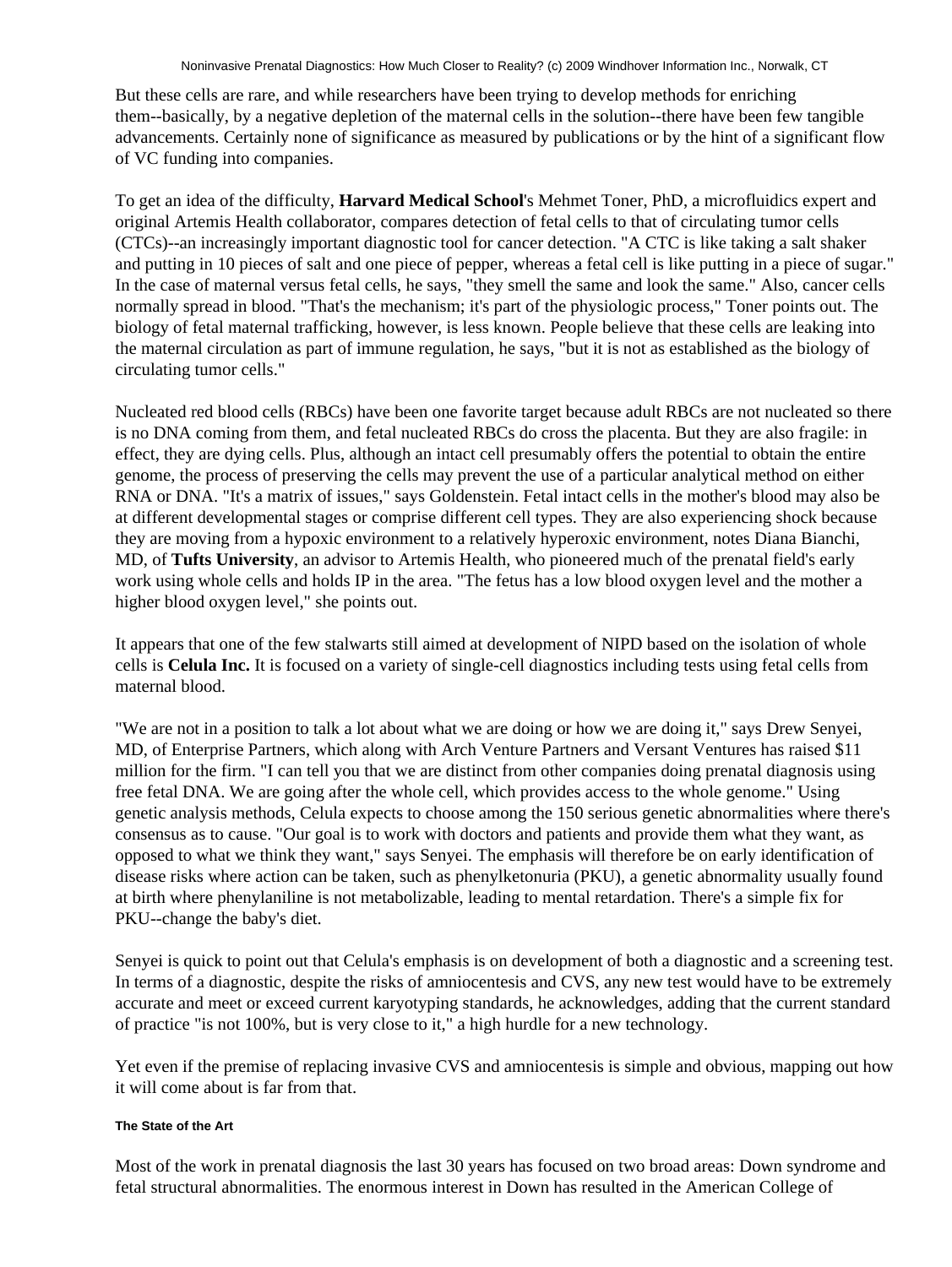Obstetricians and Gynecologists (ACOG) coming out with a policy statement in 2007 that all pregnant women should be offered noninvasive prenatal screening for Down syndrome irrespective of their age.

Currently, screening is done using a combination of methodologies in the first and second trimesters, often including nuchal translucency (NT, an ultrasound technique used to forecast potential for defects based on the thickness of the skin fold behind the nape of the neck of the fetus--a thick fold is suggestive but not necessarily indicative of potential neural defects). There are first trimester and second trimester immunoassays including tests for levels of alpha-fetoprotein, human chorionic gonadotropin, and the hormone estriol (the Triple Test)--sometimes adding inhibin-A, a protein secreted by the ovary, as well (the Quad Test). Confirmatory amniocentesis or CVS is performed following a positive screen for these markers. CVS can be performed at 12 weeks and amnio after 16 weeks. "The big thing for any of these [screening] technologies is to be able to perform them in the first trimester," says Risa Stack, PhD, of Kleiner Perkins Caufield & Byers.

Using karyotyping based on an invasive sampling procedure, a geneticist can see extra chromosomes, missing chromosomes, breaks, and rearrangements. But only at a certain resolution--spotting a change of less than five megabases of sequence is problematic. Thus, while adequate for identifying major chromosomal disorders such as the trisomies, karyotyping doesn't reveal minor changes, which can have clinical consequences. "There are many of these microdeletion syndromes now," says Sue Gross, MD, of the **Jacobi Medical Center** in the Bronx, NY. "Not just one gene, but several contiguous genes that you are not going to see."

The current solution is to use fluorescent *in situ* hybridization (FISH)--a technology that uses sets of probes complementary to the DNA sequences of interest. FISH is used routinely in many parts of the US to look for trisomies and chromosomes X and Y, and results are available in 24 to 48 hours. There are also probes clinically available for certain microdeletion syndromes such as DiGeorge (22Q deletion) syndrome, which is associated with cardiovascular abnormalities, endocrine and immunological problems, hair loss, learning disabilities, even psychiatric disorders. But although DiGeorge can be inherited from parent to child, in many cases it's sporadic and just happens.

If there's a family history, a cytogeneticist can simply apply the 22Q probe. Sporadic cases may show up on an ultrasound, but the signs are often missed. "If it's a heart defect you'll find it," says Gross, "but if there's something wrong with the palate--that's not easy to see by any means."

In many cases, individual labs perform tests for microdeletion syndromes using customized panels. To reduce the need for FISH, which is expensive, Gross's lab has been collaborating with **PerkinElmer Inc.** (PE) to develop a set of probes for trimsomies and microdeletion syndromes using BACs (bacteria artificial chromosomes, commonly used in sequencing) attached to **Luminex Corp.**'s plastic beads.

PE, which devised a way to attach BACs to the beads, intends to sell a generic "BACs on Beads" kit--it's currently approved in the EU and approval is pending in the US--and also plans to offer testing via its **NTD Laboratories Inc.** affiliate, acquired in 2006. [W#200610123] Gross, however, prefers to customize. Her lab determined the disorders where it felt useful information could be obtained that would have "the most clinical impact for the buck," she says. "We came up with what we feel is a very logical and important set of disorders to look at." (*See Exhibit 2.*)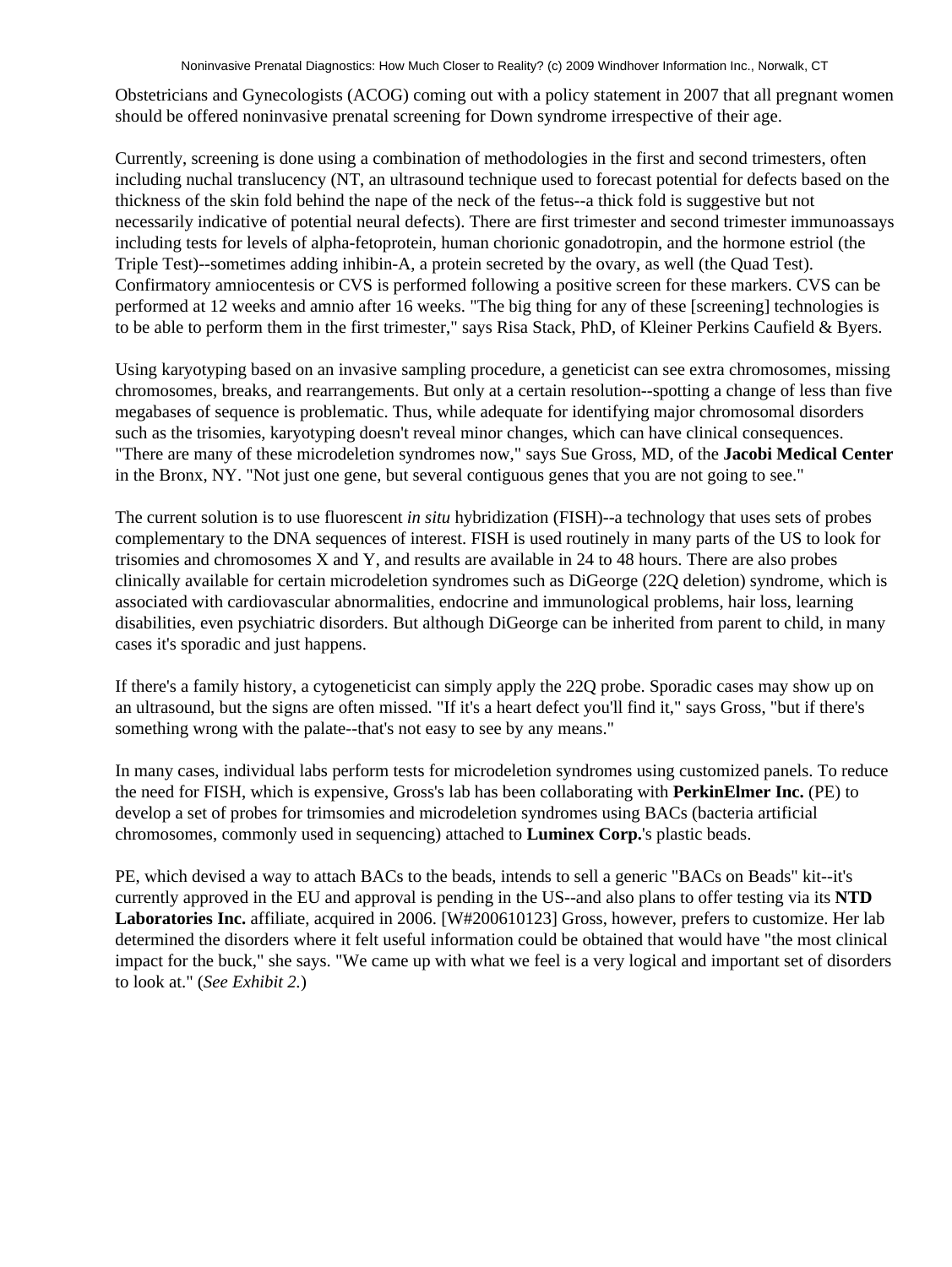| Exhibit 2<br>A Sample Test Panel of Microdeletion Syndromes         |                                                                                                                                                                                                                                                      |  |
|---------------------------------------------------------------------|------------------------------------------------------------------------------------------------------------------------------------------------------------------------------------------------------------------------------------------------------|--|
| <b>DISORDER</b>                                                     | <b>DESCRIPTION</b>                                                                                                                                                                                                                                   |  |
| DIGeorge                                                            | Deletion on chromosome 22 and also known as 22Q11.2 deletion<br>syndrome, associated with cardiovascular abnormalities, endocrine<br>and Immunological problems, speech impairments, hair loss,<br>learning disabilities, and psychiatric disorders. |  |
| <b>Williams</b>                                                     | Deletion on chromosome 7, characterized by mild to moderate<br>mental retardation or learning difficulties, a distinct facial<br>appearance, and a personality combining over-friendliness,<br>empathy, and anxiety.                                 |  |
| Prader-Willi                                                        | Deletion of a subset of genes on chromosome 15, associated with<br>weak muscle tone, feeding difficulties, poor growth, and delayed<br>development.                                                                                                  |  |
| Angleman                                                            | Related to Prader-Willi. Absence of a functional copy of the UBE3A<br>gene, associated with feeding difficulties, development delays,<br>speech and movement disorders, and later, seizures.                                                         |  |
| Miller-Dieker                                                       | Deletion on chromosome 17, causing severe abnormalities in<br>brain development and characteristic facial features.                                                                                                                                  |  |
| Smith-<br>Magenis                                                   | Abnormality in the RAI1 gene on chromosome 17, associated<br>with mild to moderate learning disabilities, sleep disorders,<br>delayed speech and language skills, behavioral problems, and<br>distinctive facial features.                           |  |
| Wolf-<br>Hirschhorn                                                 | Deletion on chromosome 4, associated with delayed growth,<br>Intellectual disability, and seizures.                                                                                                                                                  |  |
| Cri-du-chat                                                         | Deletion on chromosome 5, associated with intellectual disability,<br>delayed development, distinctive facial features, small head, low<br>birth weight, and weak muscle tone.                                                                       |  |
| Langer-Gledion                                                      | Deletion of various regions on chromosome 8, associated with bone<br>abnormalities, including tumors, and distinctive facial features.                                                                                                               |  |
| DIGeorge 2                                                          | Deletion on chromosome 10, associated with cleft palate, immune<br>system and kidney problems, and learning disabilities. Also at greater<br>risk for many mental illnesses.                                                                         |  |
| SOURCE: Sue Gross, MD, Jacobi Medical Center; Various NIH web sites |                                                                                                                                                                                                                                                      |  |

Gross' lab purposefully picked syndromes for which FISH probes are available, so that in the event the probes find something, it can be confirmed with a reflex FISH test. "We are not calling these [BACs on Beads] diagnostics. They work well to that extent, but to call something a diagnostic you need a sufficient case history to establish that," Gross says. BACs on Beads should reduce the need for FISH testing, she believes.

Indeed, as the use of test panels that rely on amniotic fluid, such as BACs on Beads, expands, the matrix of screens and noninvasive and invasive diagnostics physicians want could become even more complicated. "If I counsel a patient about a noninvasive test, I have to tell her that amniocentesis carries a relatively minimal but real risk. However, amnio can detect A, B, C, and D, whereas the noninvasive test will pick up only A and B," says Gross. As more molecular information is added into the mix, weighing the information gained with an invasive procedure versus the risk of that procedure becomes even more complicated. "It's a moving target," she says.

# **Arrays to the Rescue?**

For all kinds of prenatal testing, there are risks related to accuracy and also utility. "Be wary of someone who says there is no risk," says Gross. "For prenatal, specifically, our profession has balked at receiving information where the implications of a particular result are not clear. That will only result in scaring women and their families." PE learned this lesson when it attempted to move a technique called array comparative genomic hybridization (array CGH) from the postnatal setting, where it can be used to help diagnose reasons for developmental delay or intellectual or emotional impairment. As with FISH, array technologies look for different breaks in the chromosome. The advantage of arrays is they can house many probes and their "real estate" can therefore be leveraged to test for many things at once, offsetting their operating complexity.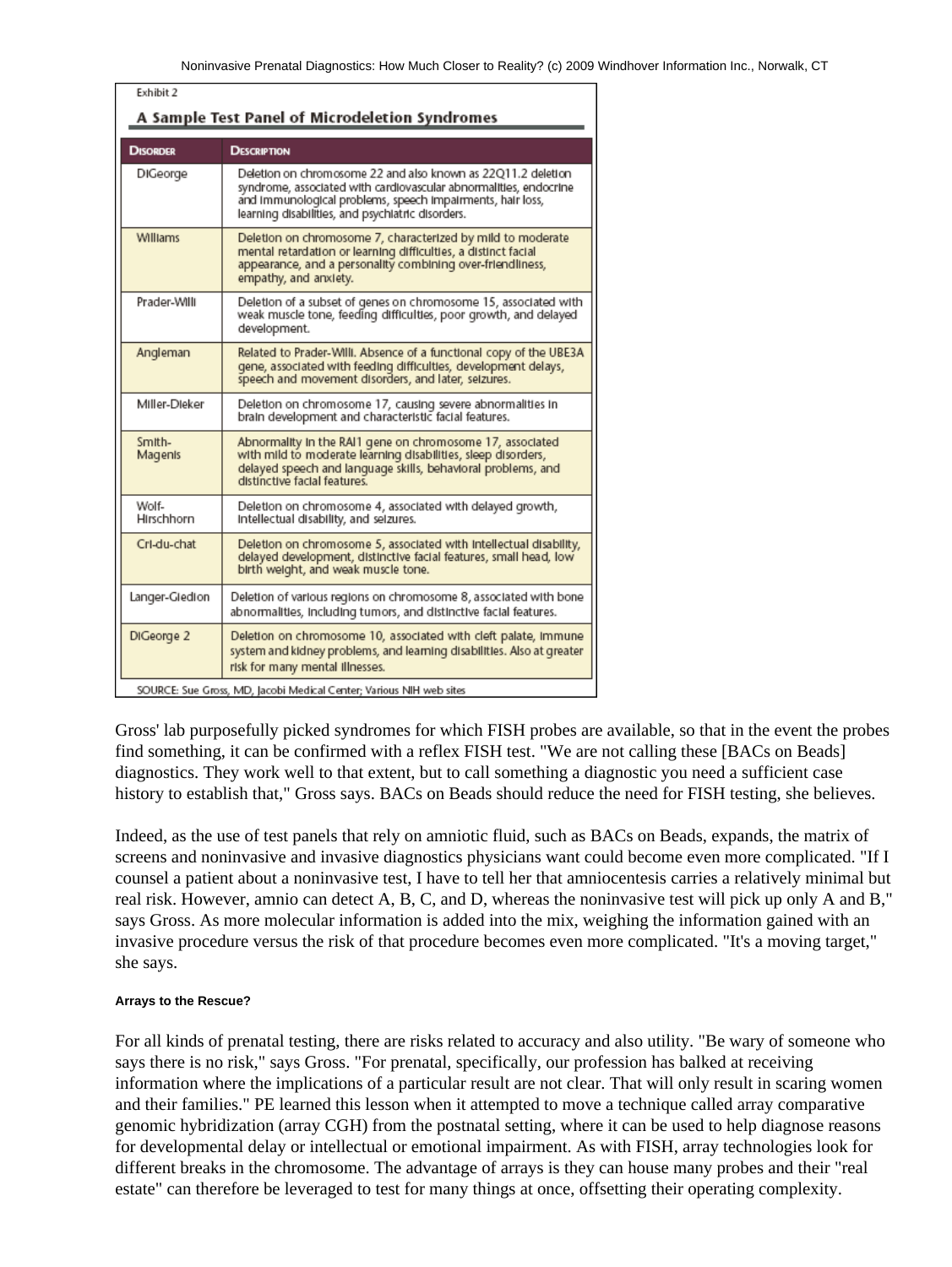PE obtained array CGH capabilities via the acquisition of **Spectral Genomics Inc.** in 2006. [W#200610069] "We were looking at the opportunity of moving array CGH to more of a prenatal application," says Howard Grey, PhD, VP, molecular diagnostics at PE. But in going through that and talking to key opinion leaders and users, it discovered that there was nowhere near a consensus in terms of the application of a high-density array CGH in a prenatal environment. "It became clear that the clinician community was looking for less information, not more," says Grey. "They were concerned about the degree of information an array could bring that was not necessarily clinically actionable." That experience led PE to the more modest and targeted BACs on Beads approach.

Now, however, the **National Institutes of Health** hopes that an ongoing trial of microarrays will be a significant step toward better defining test utility and clinical actionability.

The NIH multicenter study is using amniocytes and therefore is not geared toward noninvasive testing. But even if the current fetal DNA comes from amniotic fluid or CVS, the goal is to demonstrate that there are better analytical methods than FISH, for example, for interrogating DNA fragments. "Have we thought of using arrays noninvasively? Of course," says lead investigator Ronald Wapner, MD, of **Columbia University School of Medicine**. "That's the chase everyone is on, but it's down the line." At least half the samples used in the trial are from chorionic villa in the first trimester, reflecting the field's trend toward first trimester diagnosis.

The NIH array has a backbone that can identify aneuploidies and also approximately 80 known disease loci for microdeletion and microduplication syndromes, according to Wapner. "It's designed to be at minimum comparable to a regular karyotype and actually to be superior," he says.

The frequency of Down syndrome is approximately one in 800 pregnancies. Adding in the probability of the other trisomies, the odds are one in 500. Then including published results that demonstrate measurement of microdeletion and other syndromes that could be measured with array technology, significant array findings may occur in approximately one in 60 pregnancies, says Wapner. "The real balance question is what patients will think about a noninvasive test that identifies something that's one out of 800," he says, assuming an NIPD for Down alone, versus an array-based test using CVS or amniotic fluid. "If using microarrays identifies things that are more common, does it make more sense to go with the invasive test and get more information? That's the question all of us are struggling with," he says, echoing Sue Gross' comments.

Then, if a noninvasive test is a screen and not diagnostic, the equation becomes even more complicated. Those who have a negative noninvasive test result for Down syndrome, for example, still would have somewhere around a 3 to 5% chance of having the disease, even assuming the sensitivity Sequenom originally claimed. Plus, with the present paradigm, you get both information about the biochemistry and, when including NT, additional information about pregnancies at risk for heart defect, a number of other things, and a view of the anatomy of the fetus. "It's not likely," says Wapner, "that those of us in the field who do all of these pieces would abandon our present screening for only an incremental improvement in sensitivity or even of specificity. The incremental advantage if you come out with free fetal DNA as a screening test probably isn't going to excite anybody very much. It needs to be a diagnostic test."

In addition to refining the techniques for identifying clinically actionable genetic mutations, the NIH microarray trial could validate the tools that will help open up the entire field of fetal functional genomics.

Bianchi recently demonstrated what may be the first correlation between a gene expression pattern from fetal mRNA and disease. Indeed, her current work is now largely focused on looking at fetal mRNA in maternal whole blood, but unlike Sequenom or Artemis Health, she is using the technology to gauge the normal development milestones in the normal fetus as a lead for the development of new therapies.

Her lab recently showed that a Down syndrome fetus exhibits fundamental differences in terms of gene expression as compared with a normal fetus, she points out. "It was remarkable," she says. All of the Down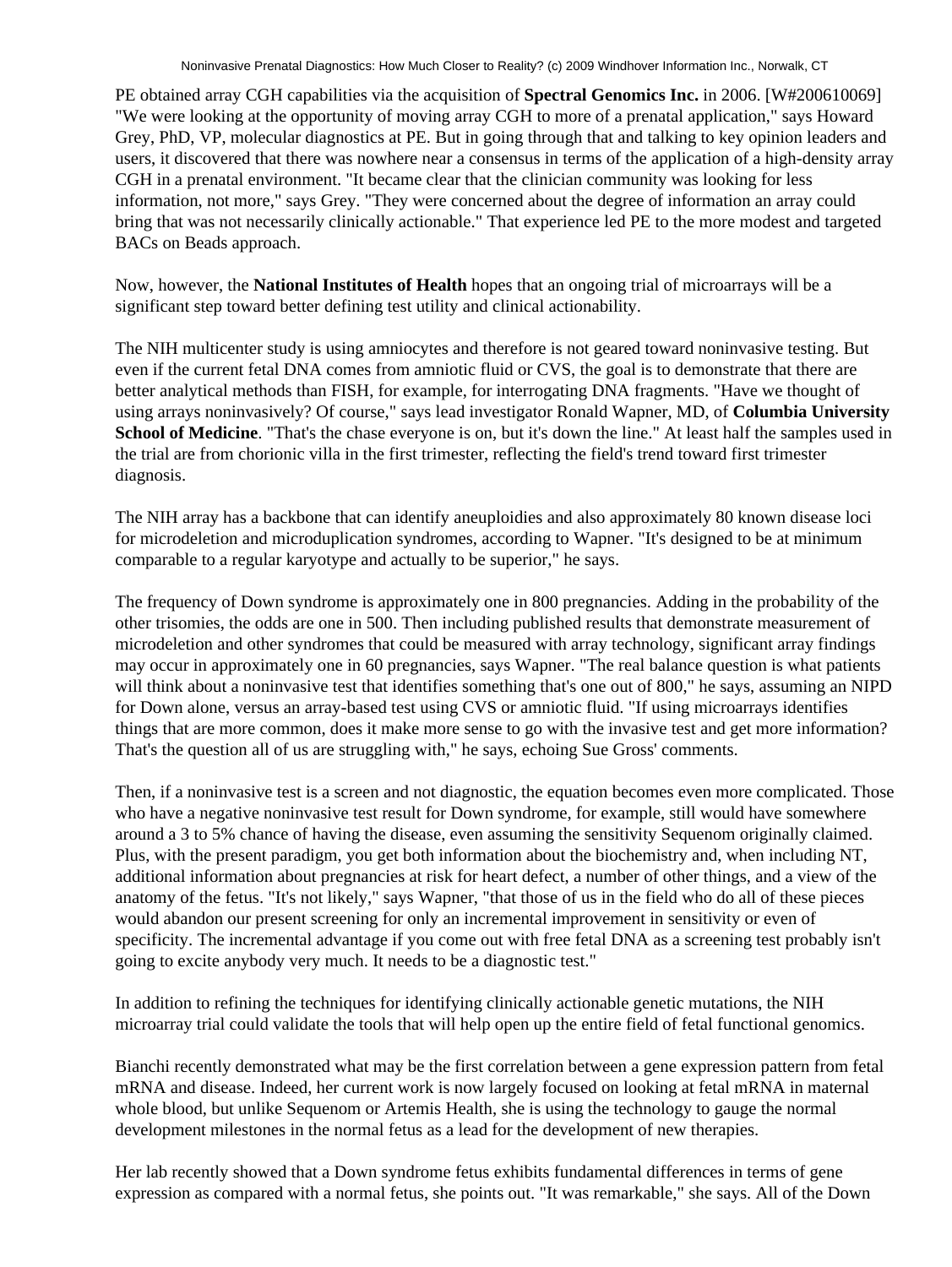syndrome fetuses looked alike at the molecular pathophysiological level, even at week 16. Moreover, an analysis of those differentially regulated genes indicated that in Down syndrome, the fetus is undergoing oxidative stress--"a clear hypothesis for [developing] new treatments," she says. Plus, the pattern was different from that of fetuses with other chromosome abnormalities.

"There's no reason to believe that an examination of differential gene expression in amniotic fluid can't be used for understanding any fetal condition," she adds. If that's the case, and assuming the ability to extract fetal nucleic acids noninvasively, it would broaden the scope of conditions an array- or sequencing-based NIPD could identify, giving the technologies significantly more leverage. But as Wapner points out, that's years down the road.

# **In NIPD, Ethics and Technology Convergence**

On their own, neither invasive nor noninvasive prenatal testing opportunities have propelled technology development. Sequencing costs are plummeting because of its utility in other areas, notably as a drug development tool. And the fact that many of the technologies used to identify infrequent cells and DNA sequences in circulation, such as differences in DNA methylation patterns, are of great value to the much-larger oncology community makes it likely that the pursuit of cancer diagnostics will be a main driver for rare cell extraction and even the framework of strategies for biomarker identification in NIPD.

Interestingly, however, discussions of the issues around clinically actionable information and physicians' discomfort with disclosing information to patients that's complicated and may only be of limited predictive value sound much the same as the discussions over the ethics of direct to consumer (DTC) personal genomics--especially when it comes to the use of sequencing technology.

George Church, MD, PhD, professor of genetics at Harvard Medical School, is quick to point out that what most people mean by DTC personal genomics are SNP chips. "That's really just leveraging a research community that has driven the development of these chips and plunging it into a market to see what happens," he says. It's a far cry from acting on a recommendation from a geneticist. It's also apparent that the potential impact of obtaining some level of information about the risk of birth defect, and also making the decision on whether to risk an invasive procedure that could cause significant harm to the fetus in the process of confirming that, is a thousand times more consequential than any actions based on knowing that one has a slightly elevated risk of diabetes or heart disease because of genetic make-up. (There may be some small parallel with having the ApoE4 gene and therefore a corresponding elevated risk for Alzheimer's disease, because there's little that can be done to prepare for its onset.)

Nonetheless, in both cases, it's reasonable to expect that as technology and bioinformatics costs drop, the information will be out there for the taking. "Historically, families looked for prenatal genetic screening only after they'd had an affected child," says George Annas, bioethicist at the **Boston University School of Public Health**. "If this becomes cheap enough and noninvasive, the tendency will be to do it routinely," he says. Certainly the true believers in sequencing see it as inevitable as the \$1,000 genome itself, especially as sequencing one's genome would be a once in a lifetime expense.

The difference, of course, is that very few pregnant women would self-advise and not seek out a genetic counselor and/or physician. Plus, there are the professional societies like ACOG and the International Society for Prenatal Diagnosis to monitor and issue guidelines, as ACOG did with Down syndrome screening.

Diana Bianchi cites a talk she gave at a maternal fetal medicine meeting two years ago, at which she pointed out the number of scientifically baseless OTC tests there are that offer to determine the sex of a baby--some even cited her work on their web sites as an implied endorsement of their technology. "It's very upsetting to me as a responsible scientist," she says. On the other hand, she adds, "it always surprises me in many ways how much more sophisticated pregnant women are than their healthcare providers with regard to DTC testing."